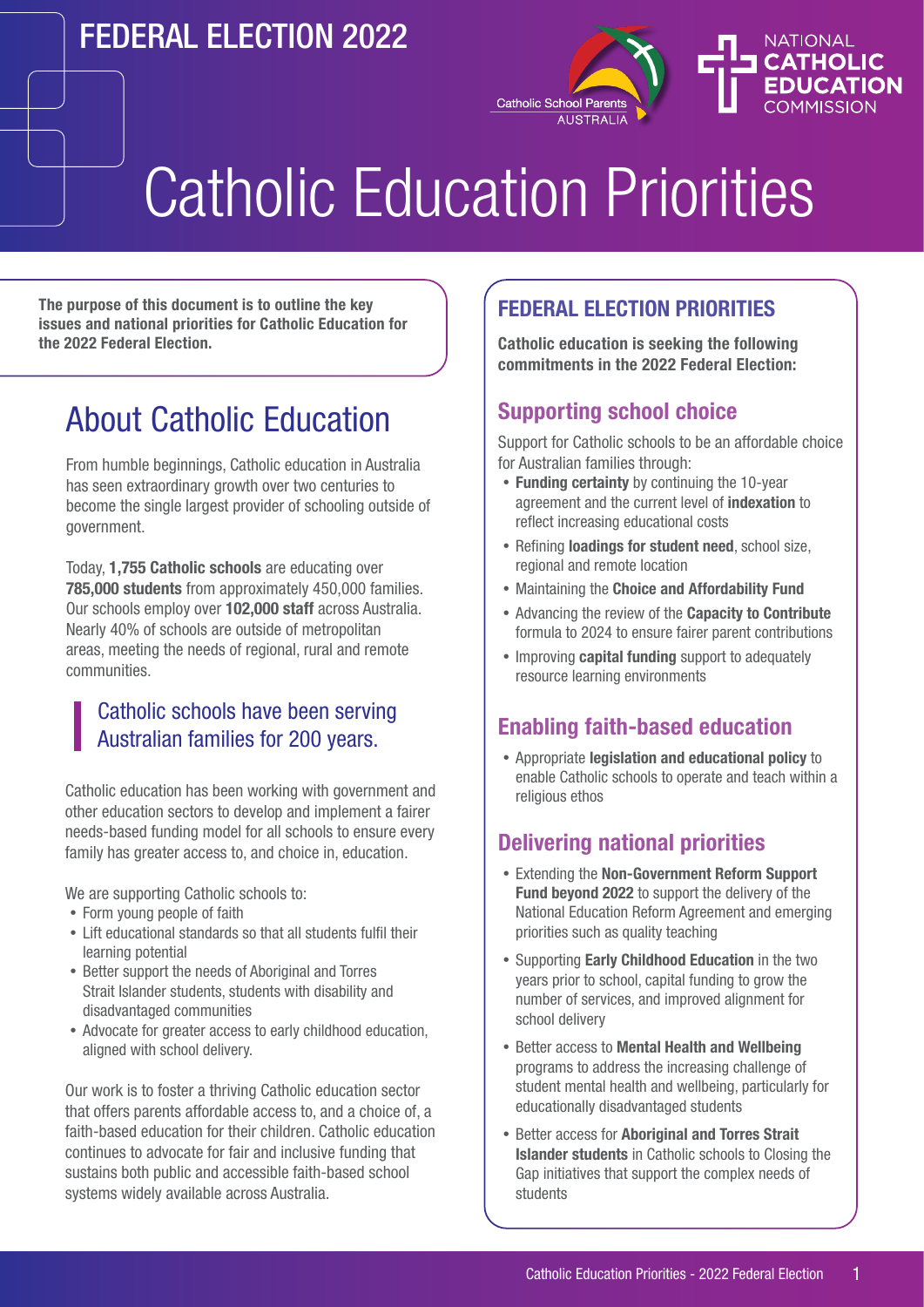# SUPPORTING THE CHOICE OF FAITH-BASED EDUCATION

PRIORITY: Support for Catholic schools to be an affordable choice for Australian families through:

- Funding certainty by continuing the 10-year agreement and the current level of indexation to reflect increasing educational costs
- Refining loadings for student need, school size, regional and remote location
- Maintaining the Choice and Affordability Fund
- Advancing the review of the **Capacity to** Contribute formula to 2024 to ensure fairer parent contributions
- Improving capital funding support to adequately resource learning environments
- One of the most unique and valuable features of Australia's education system is the wide-ranging availability of genuine, affordable **SCHOOL CHOICE**
- Today, a school education costs **\$12,462 per primary** student and more than **\$15,660 per secondary student** annually. For most Australian families this cost would be out of reach, especially if they have two or more children
- Genuine choice relies on governments providing fair funding and indexation to ensure Catholic schools are affordable and accessible to families who desire a **FAITH-BASED EDUCATION** for their children
- Currently, Catholic school families take on nearly 29% of the annual cost of their child's education
- In 2020, Catholic school families contributed approximately \$3.31 billion towards their children's education, representing a substantial **SAVING TO AUSTRALIAN TAXPAYERS**
- While an improvement on the previous funding model, the [Direct Measure of Income](https://www.ncec.catholic.edu.au/schools/school-funding) funding model needs further refinement to ensure genuine choice and fairer contributions from families
- This can be addressed by advancing the review of the Capacity to Contribute formula, bringing it forward to 2024 - it is currently scheduled for 2027
- Nearly 40% of Catholic schools are located in regional, rural and remote areas of Australia
- Catholic schools are also educating increasing numbers of students from priority cohorts (students with disability, Aboriginal and Torres Strait Islander students, socioeducational disadvantage and low-English proficiency)
- Loadings for student need, small schools, and regional and remote schools also need to be refined to ensure funding adequately meets the additional needs and costs of students and schools
- Catholic schools also contribute to Australia's **CAPITAL INFRASTRUCTURE** through the building of school and community infrastructure
- In 2020 alone, this investment was about \$1.8 billion nationally, which represents 90% of the funding required to support school buildings and capital works with state and federal governments, on average, contributing 5% each
- Catholic education supports approximately 83,000 full time equivalent teaching and non-teaching jobs and estimates the total Gross Value Added<sup>1</sup> (GVA) **CONTRIBUTION TO THE AUSTRALIAN ECONOMY** to be approximately \$12.1 billion, which represents almost 17.1% of the school education sector per year ( 1 *Estimation based on 2019 Ernst & Young analysis of Catholic Education Western Australia.)*

PRIORITY: Appropriate legislation and educational policy to enable Catholic schools to operate and teach within a religious ethos

- One in five Australian students attend a Catholic school reflecting their family's values and beliefs - this is an important aspect of a pluralist society
- Around 63% of students are from a Catholic background
- Catholic schools also welcome families from other faith traditions and none
- Australia has ratified a number of International Covenants to protect freedom of religion including establishing religious schools and the right of parents to ensure the religious and moral education of their children, and to provide a compulsory, free education for all students
- A free and fair Australia requires governments to ensure **LEGISLATION AND EDUCATIONAL POLICY** support the right of parents to choose a school in line with their beliefs and values
- Catholic education supports appropriate legislation and educational policy to enable Catholic schools **TO OPERATE AND TEACH AS CATHOLIC SCHOOLS**, while ensuring a fair and reasonable balance with other protected rights
- Catholic schools do not, and are not seeking to, discriminate on the basis of a person's attributes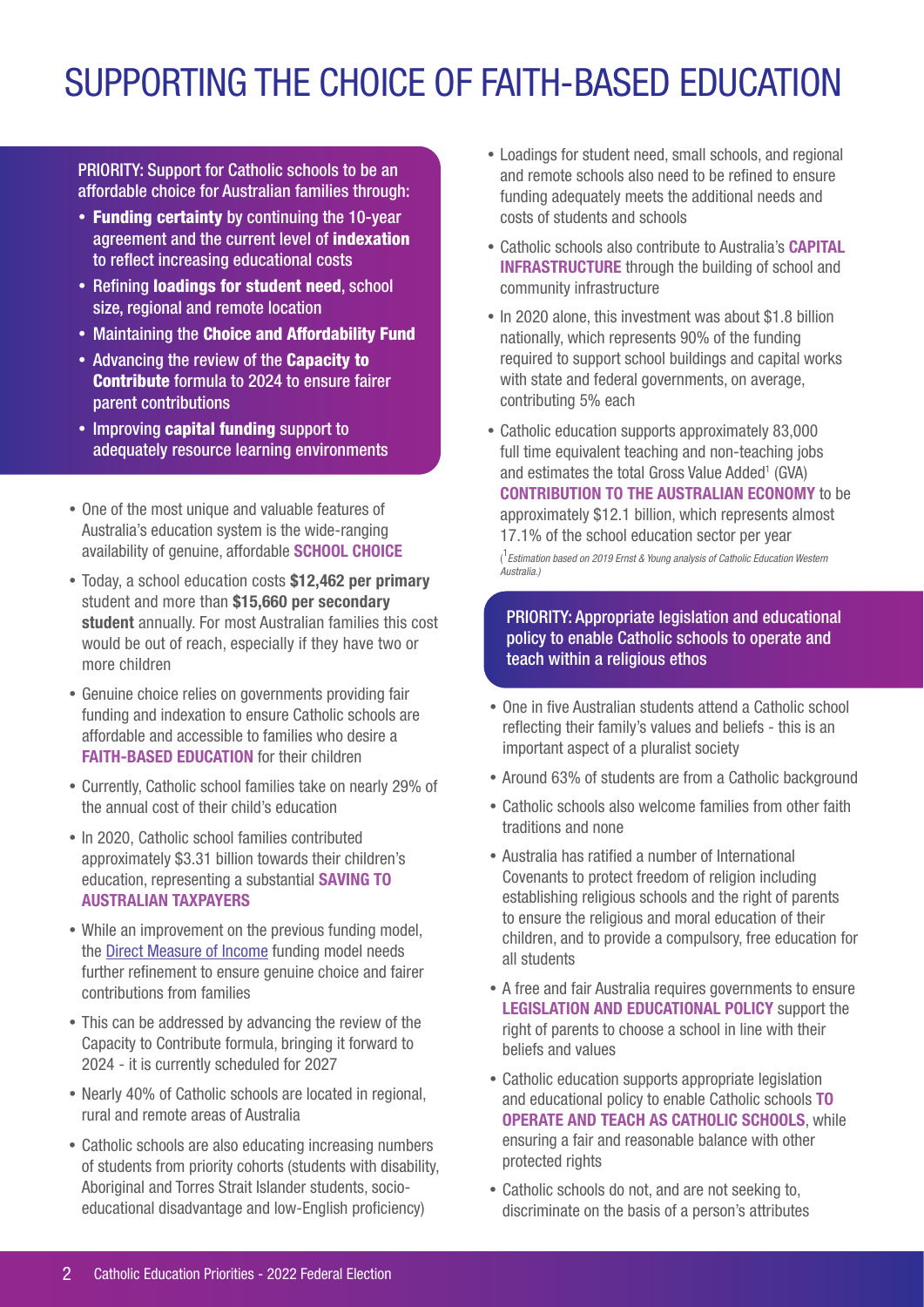# DELIVERING NATIONAL PRIORITIES

PRIORITY: Extending the Non-Government Reform Support Fund beyond 2022 to support the delivery of the National Education Reform Agreement and emerging priorities such as quality teaching

- The scale and systemic nature of the Australian Catholic school sector enables close cooperation with government and education bodies across federal, state and territory levels to deliver national and local priorities
- The **NON-GOVERNMENT REFORM SUPPORT FUND** has been a positive support to assist Catholic systems to deliver the National Education Reform Agreement and national priorities including:
	- Learning progressions and online formative assessment
	- Initial Teacher Education
	- National Evidence Institute
	- Teacher accreditation systems
	- Review of Senior Secondary Pathways
	- Review of the Disability Standards for Education
	- Implementation of the Unique Student Identifier
	- Review of the Australian Curriculum
- The Non-Government Reform Support Fund is due to conclude at the end of this year and Catholic education seeks a commitment to extend the fund to continue to support these and other emerging national priorities

PRIORITY: Supporting Early Childhood Education in the two years prior to school, capital funding to grow the number of services, and improved alignment for school delivery

- Catholic education is increasing the delivery of **EARLY CHILDHOOD EDUCATION**, a vital component of each child's development. With over 15,000 children in 400 centres across Australia, we are working towards a future where all children have access to high quality early childhood education in the **TWO YEARS BEFORE COMPULSORY SCHOOLING**
- For children experiencing disadvantage, early education plays an even more significant role in turning the curve on inequality. Underpinning this strategy is the commitment to ensure every child has access to a fair start to life, **OUT-OF-POCKET COSTS FOR FAMILIES** are reduced and funding is applied consistently across jurisdictions and sectors
- Catholic schools are well placed to meet this need, with many **NEW EARLY CHILDHOOD EDUCATION CENTRES** being built onsite with Catholic schools - this responds to the needs of families with young children and puts early learning at the heart of our school communities

 Early childhood education centres located within schools also deliver **GREATER ECONOMIC EFFICIENCIES**, allowing for shared infrastructure and facilities that reduce operating costs, offer children and their families the opportunity to participate in the life of a Catholic school community, enable smoother transition to primary school and facilitate increased knowledge exchange between educators

PRIORITY: Better access to Mental Health and Wellbeing programs to address the increasing challenge of student mental health and wellbeing, particularly for educationally disadvantaged students

- With the increasing incidence of youth **MENTAL HEALTH AND WELLBEING** challenges, schools are an important partner in identifying, supporting and monitoring student wellbeing
- While Catholic schools already have a strong focus on pastoral care and wellbeing, greater recognition and better access to mental health and wellbeing programs and services to support students and families is needed (e.g. Chaplaincy program, psychology services, etc)

PRIORITY: Better access for Aboriginal and Torres Strait Islander students in Catholic schools to Closing the Gap initiatives that support the complex needs of students

- Over the past 20 years, the number of **ABORIGINAL AND TORRES STRAIT ISLANDER STUDENTS** has increased by 180.2% in the Catholic sector
- Catholic schools are focused on **CLOSING THE GAP TARGETS** and initiatives to respond to the complex needs of students across a range of urban, remote and boarding centres, including:
	- Lifting the participation of Aboriginal and Torres Strait Islander students in early childhood education
	- Promoting health and wellbeing programs
	- Supporting targeted early literacy and numeracy development in the early years
	- Developing transition to school and post-school programs
	- Embedding Aboriginal and Torres Strait Islander histories, cultures, language and perspectives in early childhood education and school curriculum delivery
	- Supporting young people to be engaged in meaningful employment and education opportunities
- Catholic education is seeking **BETTER ACCESS** to national initiatives to continue to support these efforts